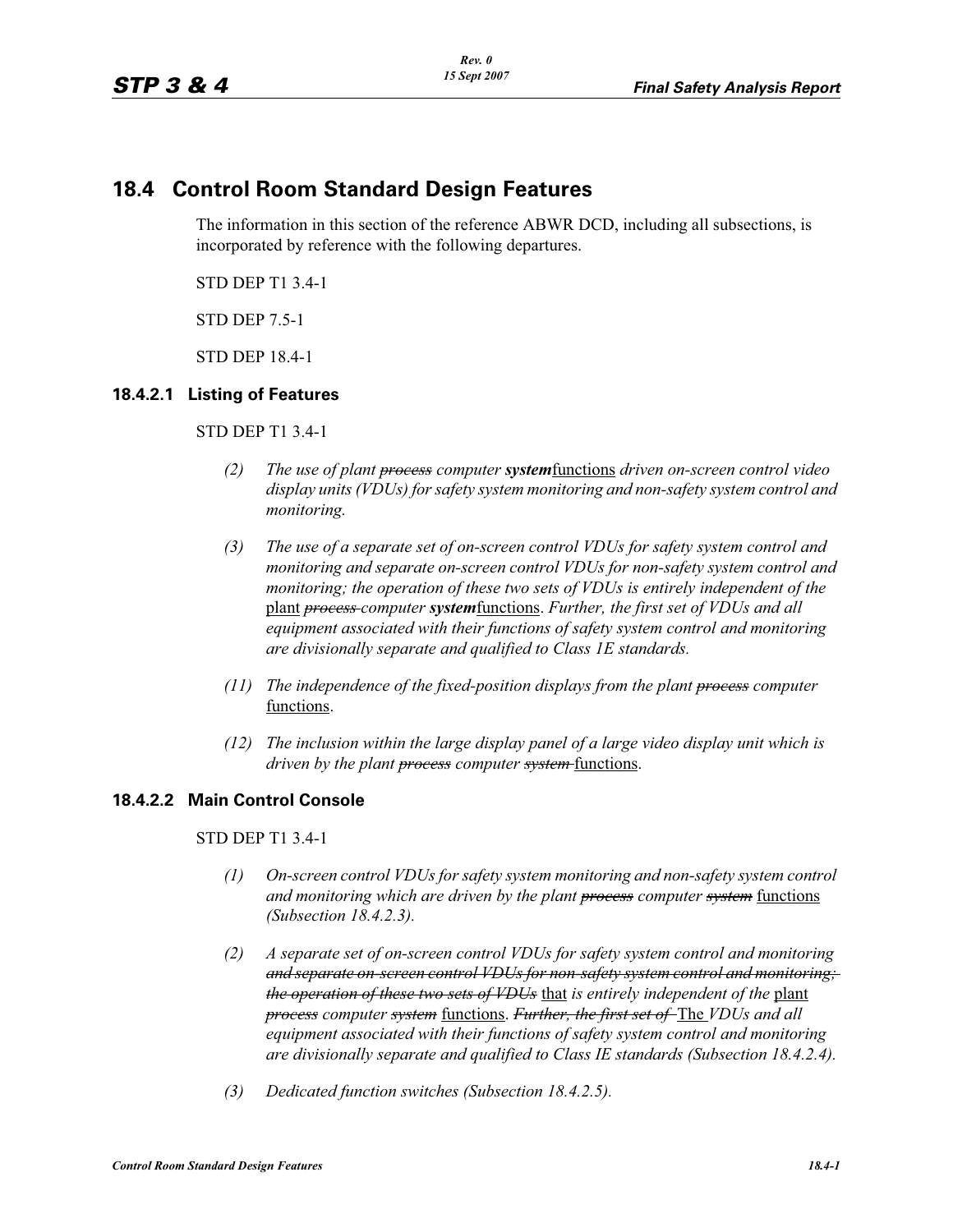STD DEP 18.4-1

*The main control console is also equipped with a limited set of dedicated displays for selected functions (e.g., the Standby Liquid Control System and the synchronization of the main generator to the electrical grid).*

# **18.4.2.3** VDUs Driven by Plant *Process Computer* **Functions** *Driven VDUs*

#### STD DEP T1 3.4-1

*A set of onscreen control VDUs is incorporated into the main control console design to support the following activities:*

- *(1) Monitoring of plant systems, both safety and non-safety-related*
- *(2) Control of non-safety system components*
- *(3) Presentation of system and equipment alarm information*

*This set of VDUs is driven by the plant process computer system* functions. *Thus, data collected by the* plant *process computer* functions *is available for monitoring on these VDUs. All available display formats can be displayed on any of these VDUs.*

# **18.4.2.4 VDUs Independent of Plant** *Process Computer* **Functions** *Independent VDUs*

#### STD DEP T1 3.4-1

*A set of VDUs which are independent of the* plant *process computer* functions *are also installed on the main control console. These VDUs are each driven by independent processors. They are divided into two subsets:*

> *The first subset consists of those* These *VDUs which are dedicated, divisionally separated devices. The VDUs in this group can only be used for monitoring and control of equipment within a given safety division. The VDUs are qualified, along with their supporting display processing equipment, to Class 1E standards.*

*(1) The second subset of process computer independent VDUs are used for monitoring and control of non-safety plant systems. The VDUs in this subset are not qualified to Class 1E equipment standards.*

# **18.4.2.8 Fixed-Position Display**

# STD DEP T1 3.4-1

*The fixed-position portion of the large display panel provides key plant information for viewing by the entire control room staff. The dynamic display elements of the fixed position displays are driven by dedicated microprocessor-based controllers which are independent of the plant process computer system* functions.